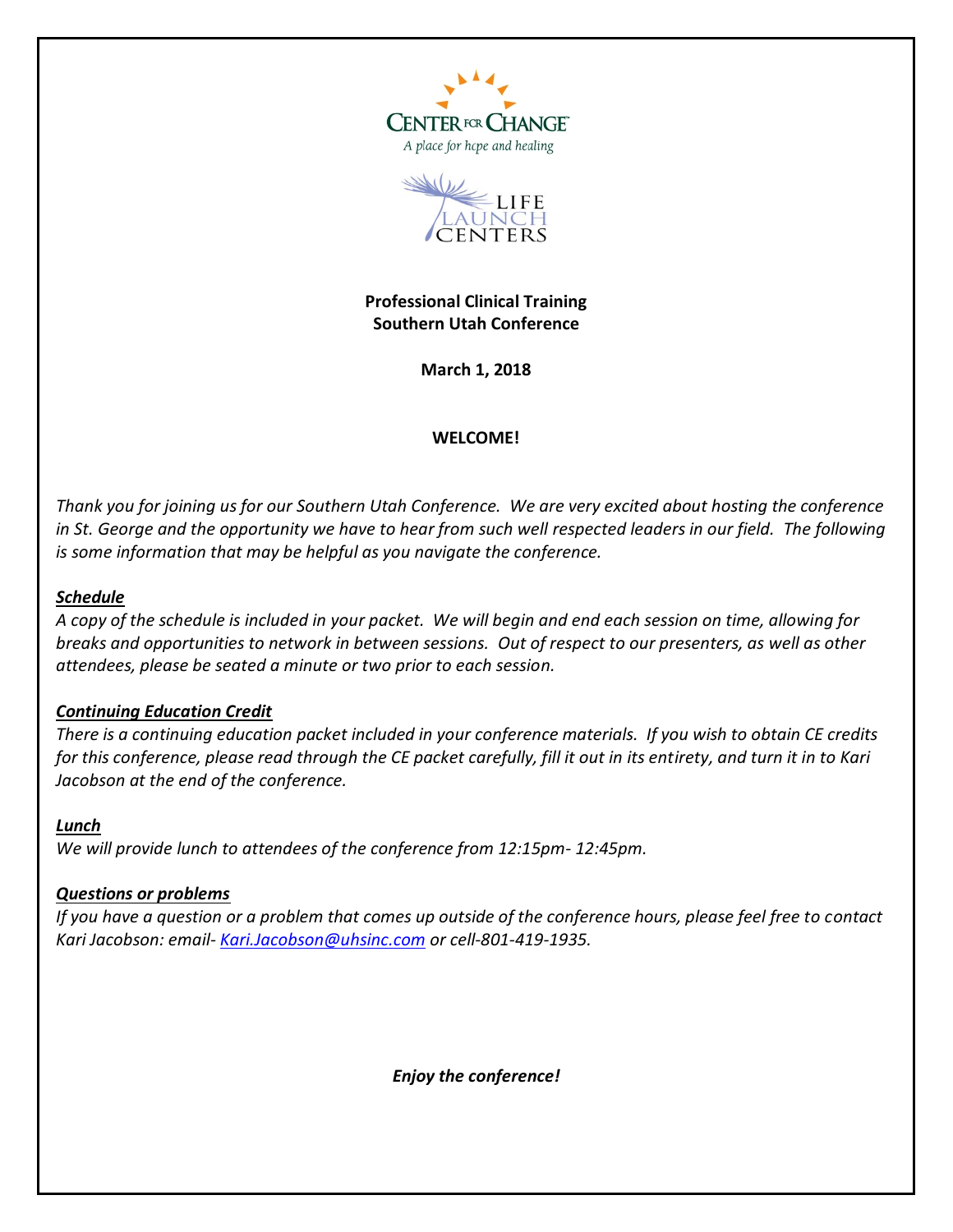



## **Professional Clinical Training Southern Utah Conference March 1, 2018**

## **Thursday**

| 8:00am-8:45am                     | Registration                                                                                                                   |
|-----------------------------------|--------------------------------------------------------------------------------------------------------------------------------|
| 8:45am-9:00am                     | <b>Welcome and Announcements</b>                                                                                               |
| 9:00am-10:30am                    | "Shifting from Loss to Hope: Learning Resiliency Amidst the Ambiguous Road of<br>Recovery" - Melissa K. Taylor, MS, LMFT, CEDS |
| 10:30am-10:45am                   | <b>Break</b>                                                                                                                   |
| 10:45am-12:15pm                   | "The Current Status of Suicide and Eating Disorders: What Clinicians Need to<br>Know"- Nicole Hawkins, PhD, CEDS               |
| 12:15pm - 12:45pm                 | Lunch in conference room                                                                                                       |
| 12:45pm-1:00pm                    | <b>Welcome Back and Announcements</b>                                                                                          |
| $1:00 \text{pm} - 2:30 \text{pm}$ | "Hyperstimulation"- Craig Georgianna, Psy.D., M.S., LMFT, CSAT, CMAT, CTT                                                      |
| 2:30pm-2:45pm                     | <b>Break</b>                                                                                                                   |
| $2:45$ pm $-4:15$ pm              | "Life Launch: Building Resilience in Today's Youth and Young Adults" - Espra<br>Andrus, LCSW                                   |
| 4:15 <sub>pm</sub>                | <b>Closing Remarks</b>                                                                                                         |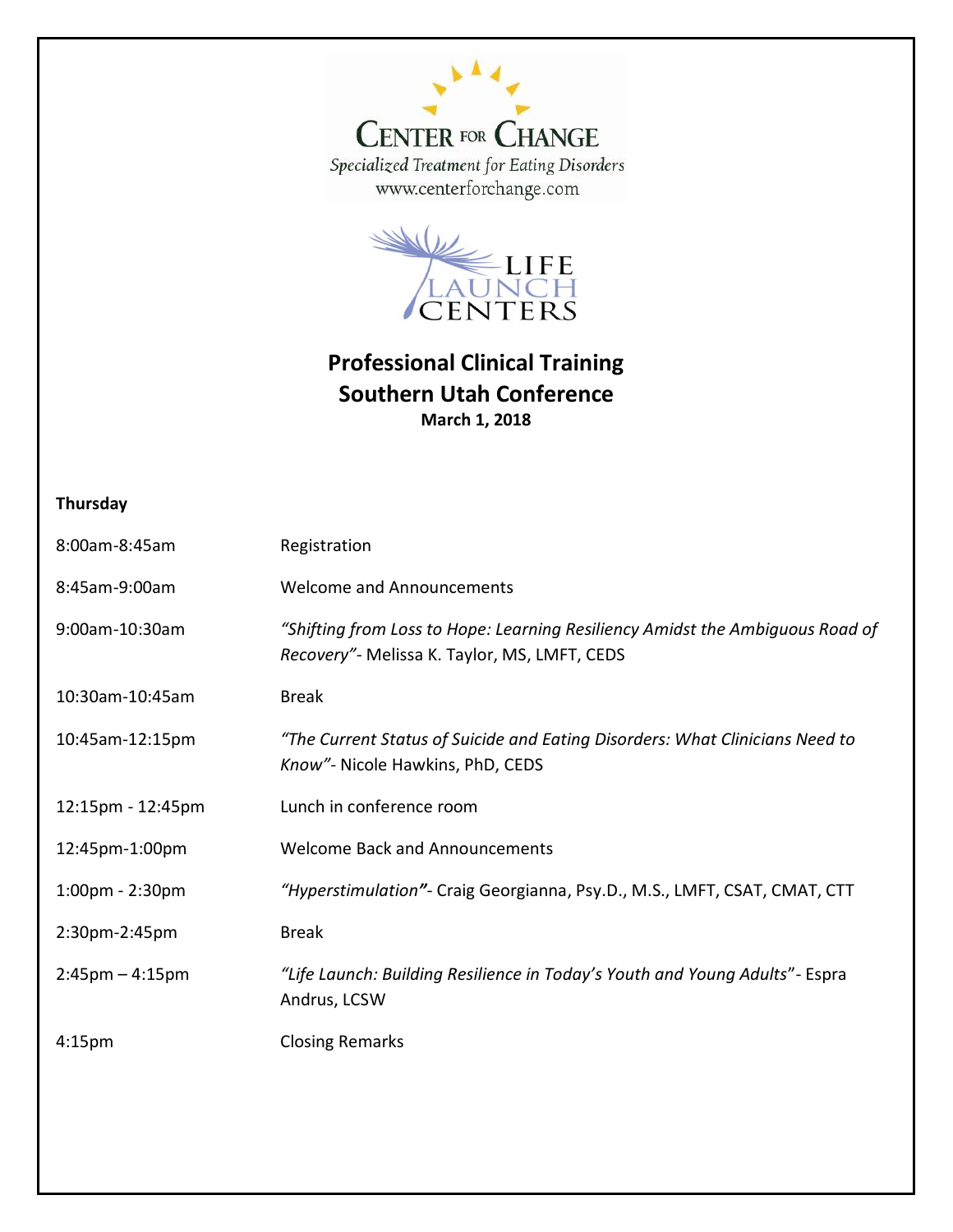

**CENTER FOR CHANGE** Specialized Treatment for Eating Disorders www.centerforchange.com



**Center for Change and Life Launch Centers Professional Clinical Training Southern Utah Conference March 1, 2018**

#### **Presentations:**

#### **9:00am-10:30am**

*Shifting from Loss to Hope: Learning Resiliency Amidst the Ambiguous Road of Recovery* -**Melissa K. Taylor, MS, LMFT, CEDS**

Normally one feels validated and supported in a clearly defined loss (i.e., death). Families and those suffering with an eating disorder experience ambiguous loss without emotional support. This presentation will offer 6 steps for healing and hope for those experiencing a sense of loss due to an eating disorder.

#### **10:45am-12:15pm**

*The Current Status of Suicide and Eating Disorders: What Clinicians Need to Know*

## - **Nicole Hawkins, PhD, CEDS**

Eating disorders have the highest mortality rate of any mental illness. The mortality rate is related to medical complications from the disorder and a significant percentage is due to suicide. Suicidal behavior has emerged as an issue of critical concern in the treatment of eating disorders over the past decade. This presentation will discuss the trends in suicide rates in this country and the also discuss the current research with eating disorder patients and suicide. This presentation will also focus on assessment of suicide when working with individuals with eating disorders. Participants will learn how to assess a specific patient according to the patient's own particular baseline for suicidal ideation as well as assessing the patient in comparison to other patients in their current practice. These two types of assessment help the clinician make a more effective decision on immediate treatment intervention when meeting with a patient presenting with suicidal ideation. All clinicians who are treating patients with eating disorder patients must be well versed in the serious risk of suicidal behavior and of suicide in this population and this presentation will assist clinicians if feeling more competent in assessment and documentation.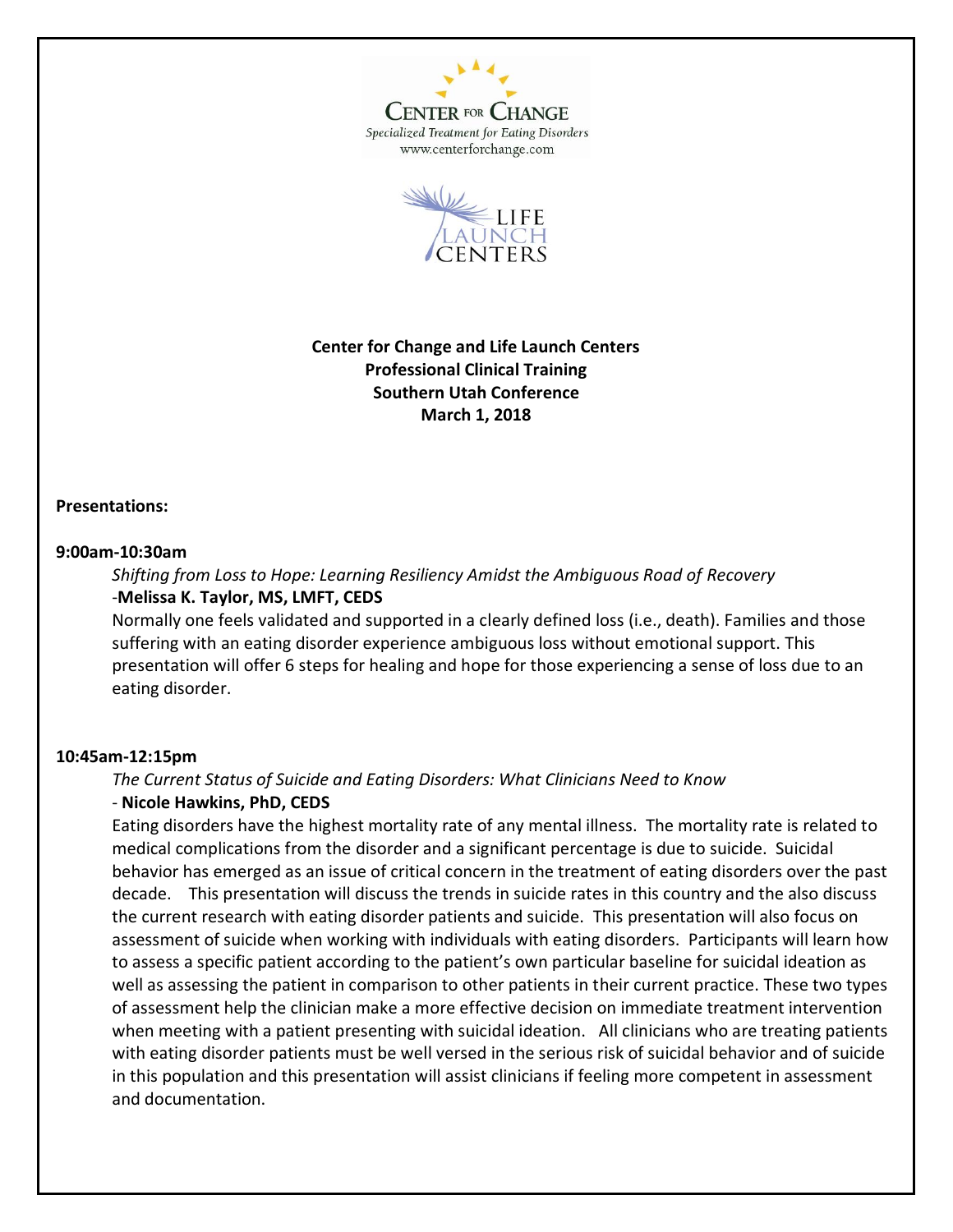#### **1:00pm-2:30pm**

*Hyperstimulation*

## - **Craig Georgianna, Psy.D., M.S., LMFT, CSAT, CMAT, CTT**

Hyperstimulation is a presentation based upon the research of the effects of internet gaming and pornography on the developing adolescent brain as well on the adult brain, chemical interactions and changes to the brain. Scientific approaches to treat the hyper stimulated brain, and understand the brain chemistry due to Internet addictions is a key component to treating clients. Unlike the traditional technologies most of us are familiar with, such as print or video, computer content provides teens and adults a gateway for hyperstimulation: instant gratification linked to any content our teens and adults desire. This readily-available virtual environment often mystifies families. We might not understand the technology like our teens do. Many of us are so busy with the necessities of life that we cannot keep up with the latest trends. As a concerned family member or parent of an teen or adult, this presentation will provide the tools you need to address some of the fears and keep your family safe online.

#### **2:45pm-4:15pm**

# *Life Launch: Building Resilience in Today's Youth and Young Adults*

## -**Espra Andrus, LCSW, CDWF**

Many of our children and young adults are struggling, resistant and/or afraid to "launch". It is our duty to empower and equip them with tools to help them show up and build lives that feel meaningful and worthwhile to them by building and strengthening individual, family, community and therapy resources and programs. This presentation brings some of the interventions researched to be effective in the acquisition and generalization of those life skill areas that are identified by the World Health Organization as crucial to help youth deal with the demands and challenges of everyday life.